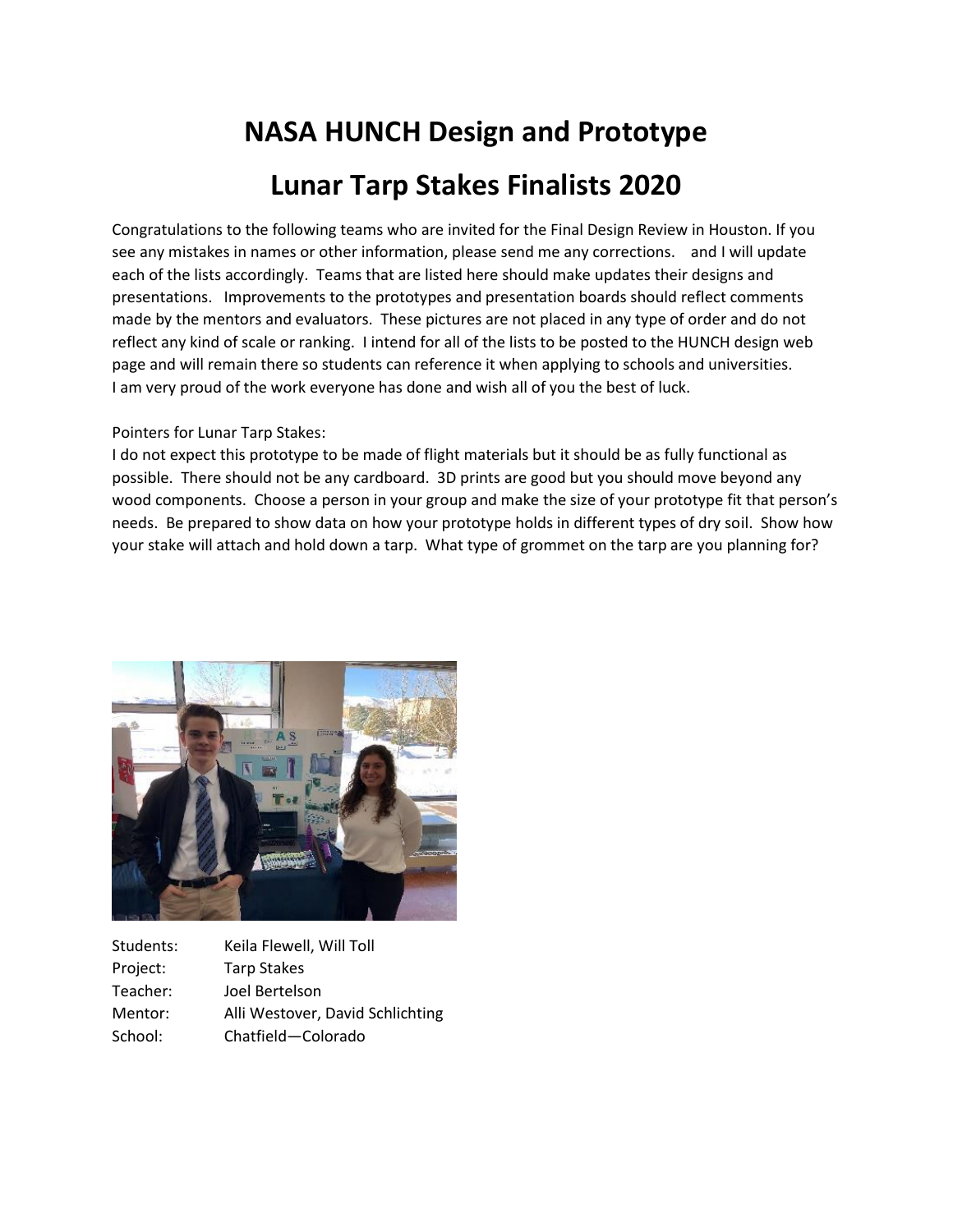

| Students: | Tim Staples, Cody Beers, Collin Camners |
|-----------|-----------------------------------------|
| Project:  | <b>Tarp Stake</b>                       |
| Teacher:  | Rebecca Allen                           |
| Mentor:   | Lisa Passarelli                         |
| School:   | Palm Bay Magnet--Florida                |
|           |                                         |



| Students: | Caleb Edwards, Andrew Glass, Josh Gruber, Zach Preiser, Thayne Schmidt |
|-----------|------------------------------------------------------------------------|
| Project:  | Lunar Tarp Stake and Insertion Tool                                    |
| Teacher:  | Ryan Manske                                                            |
| Mentor:   | Nancy Hall                                                             |
| School:   | East Troy--Wisconsin                                                   |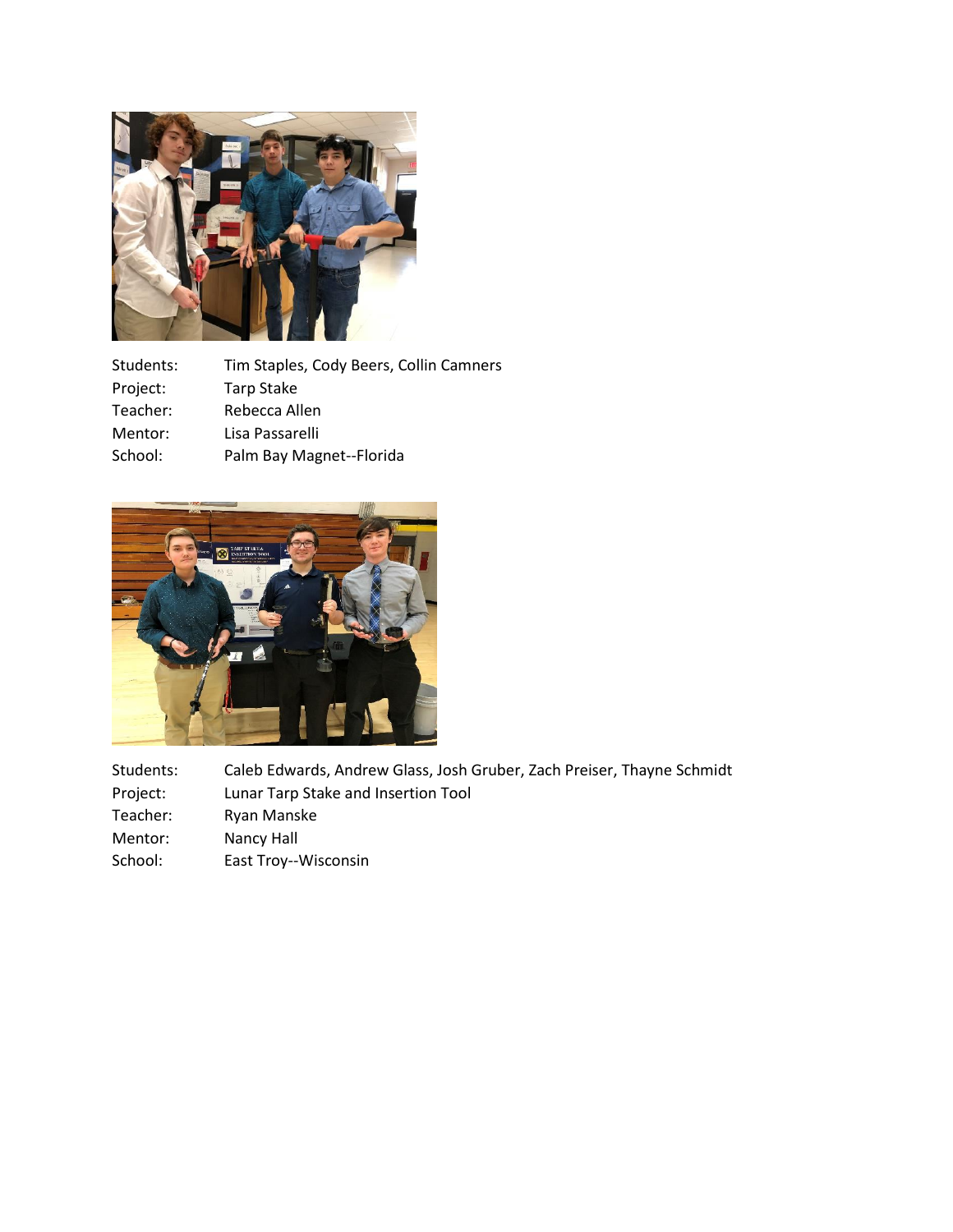

Students: Morgan Mumm, Sara Sherer, Jacob Sherer, Adelle Holder, Isabel Bowers, Grace Deis Project: Lunar tarp stake

- Teacher: Matt Heer
- Mentor: Nancy Hall
- School: Platteville--Wisconsin



Students: Sierra Lansberry, Kevin Clifford, Elon McDowell Project: Lunar Tarp Stake and Pole Teacher: Donna Himmelburg, Vince Stornello Mentor: Nancy Hall and Gene Gordon School: Fairport—New York